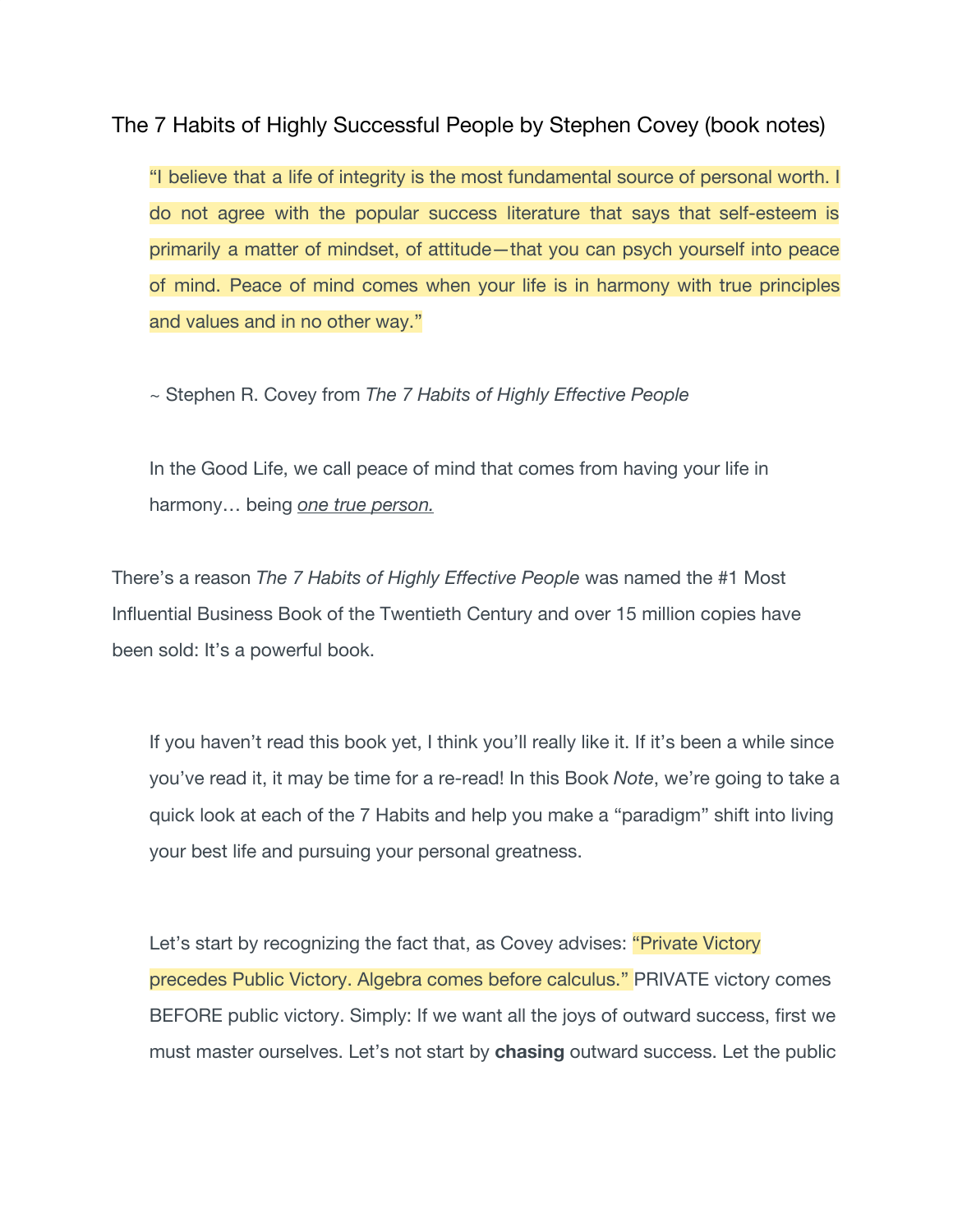acclaim flow OUT OF our own self-mastery. And may this *Book Note* be a part of the next step in your self-mastery!

## **THE BIG IDEAS**

1. Habit #1: Be Proactive

You are not Pavlov's dog.

2. Habit #2: Begin with the End in Mind

Blueprints & funerals.

- 3. Habit #3: Put First Things First! Quadrant II, saying no, planting priorities, schedule keys, roles & goals.
- 4. Habit #4: Think Win/Win Are you thinking win/win?
- 5. Habit #5: Seek First to Understand

Well, are you?

6. Habit #6: Synergy

 $1 + 1 = 3 +$ .

- 7. Habit #7: Sharpen The Saw Renew! Meditate, journal, exercise, love.
- 8. Missions

What's yours?

# **HABIT #1: BE PROACTIVE**

"Look at the word responsibility—'response-ability'—the ability to choose your response. Highly proactive people recognize that responsibility. They do not blame circumstances, conditions, or conditioning for their behavior. Their behavior is a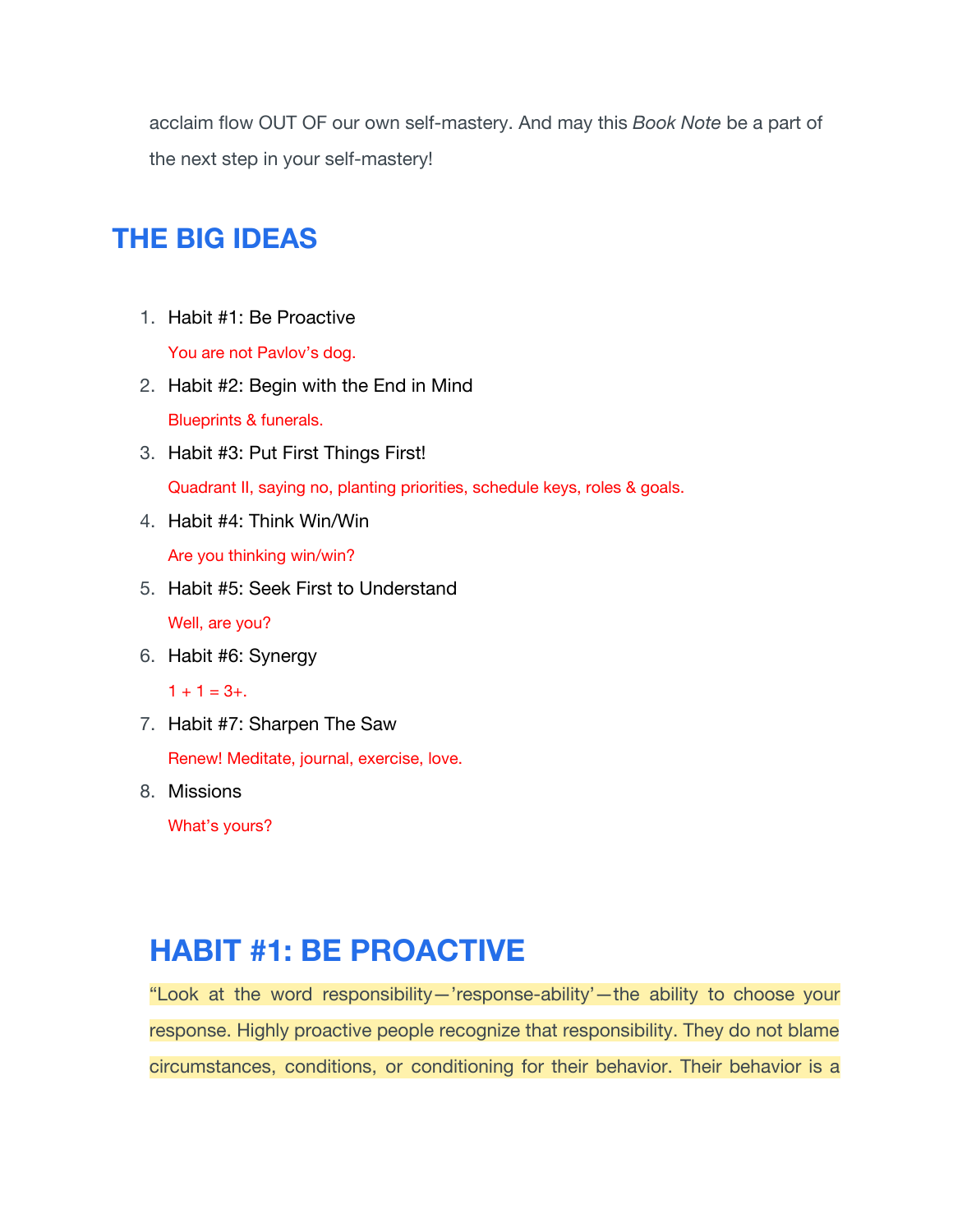product of their own conscious choice, based on values, rather than a product of their conditions, based on feeling."

**Be Proactive**. That's Habit #1. So what's it mean to "be proactive"? In short, to be proactive simply means to be "response-able"—to be capable of consciously choosing how you respond to any given situation.

Are you a Pavlovian dog—mindlessly responding to a given stimulus in your life? Not so good. Can you step BETWEEN the normal stimulus—> response patterns of your life and CHOOSE a new response to a given stimulus? Good, now we're talking!

So… How can *you* be more proactive and less reactive today?

Let's be proactive. Let's be response-able to the challenges we face in our lives.

Being **proactive as an agent** is as simple as visiting open houses and previewing listings either in person or via the MLS to "get to know" the market. Do this enough times and you'll be an expert in no time.

### **Commitments**

"The commitments we make to ourselves and to others, and our integrity to those commitments, is the essence and clearest manifestation of our proactivity."

Do you honor your commitments? Are you making commitments you don't want to make or have no intention of following through on? Pay attention to what you're committing to and to whom you're making those commitments.

As Covey says, your integrity to the commitments you make is one of, and perhaps THE, most important factors in living your greatest life and achieving a consistent level of joy and happiness.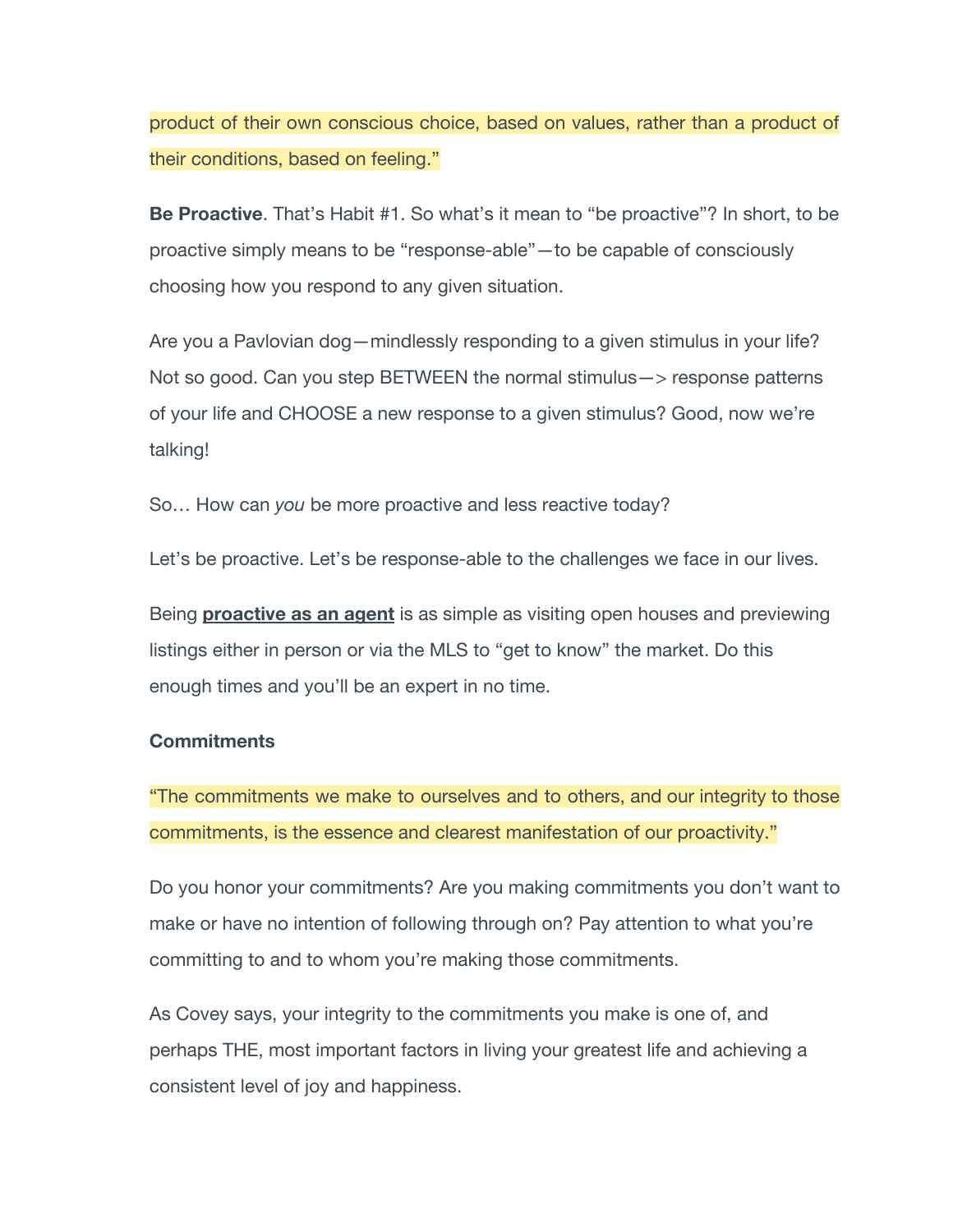Although you may not be aware of it consciously, if you have a bunch of (or a string of hundreds of) broken commitments over the last day/week/month/year/decade, you're energetically drowning in the weight of that lack of integrity.

You *know* when you're not doing the stuff you say you're going to do—whether it was getting up at a certain time this morning, working out or following a certain routine, whatever. To the extent you're not honoring those commitments, you are, to state it bluntly, not going to get very far in your life. Simple as that.

Good news is that the solution is simple as well: Start honoring your commitments. Most importantly the commitments you make to **YOURSELF**.

Recommendation: Make an inventory of the commitments you have outstanding right now and get on completing those! As a real estate agent, the biggest obstacle to success will always be YOU. Too often agents are in *motion* but lack or are incapable of *action*.

*"If not now, when?" ~ Hillel*

*"What lies behind us and what lies before us are tiny matters compared to what lies within us."*

-Oliver Wendell Holmes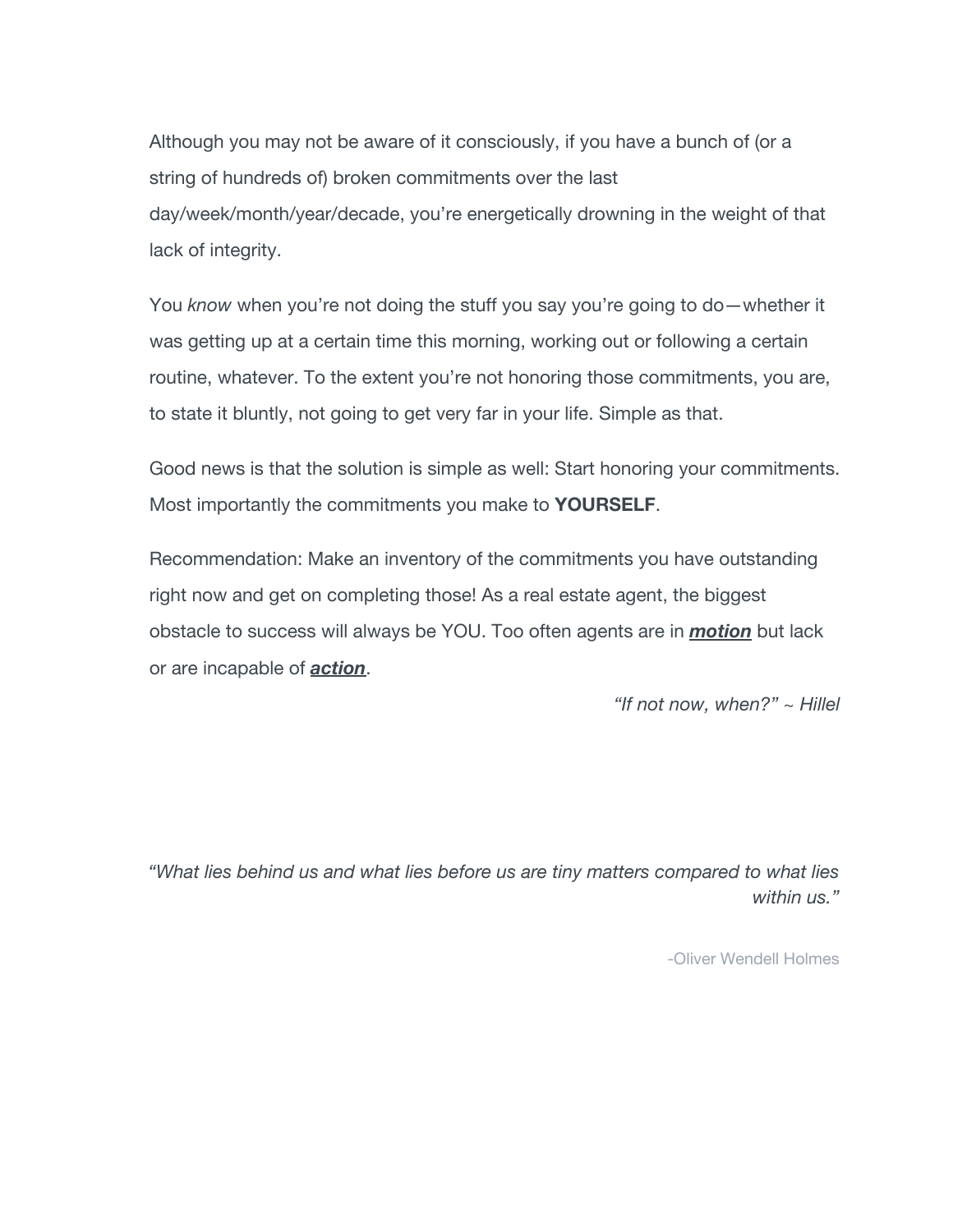### **HABIT #2: BEGIN WITH THE END IN MIND**

"Begin with the end in mind" is based on the principle that all things are created twice. There's a mental or first creation, and a physical or second creation to all things."

*"Begin with the end in mind."* It's Habit #2.

The idea is very simple: All great things (well, technically, all things good or bad) are created twice: First in the mind and then in reality. FIRST, we must get clear on what we want. Then we create it in reality.

Have a client thinking of building a house? What's the first step? You discuss with your client what they want to have in a house (style, size, square footage, etc), right? You don't just drag the buyer into a builder meeting and yell, "Build them a house!" We need the client to envision what the house will look and feel like when it's done and then we help them explain that to the builder.

And yet, in our personal lives and in our real estate sales businesses, we rarely begin with the end in mind. Whether it's a short term goal or a long term Mission. We need to know where we're going so we know when we get there!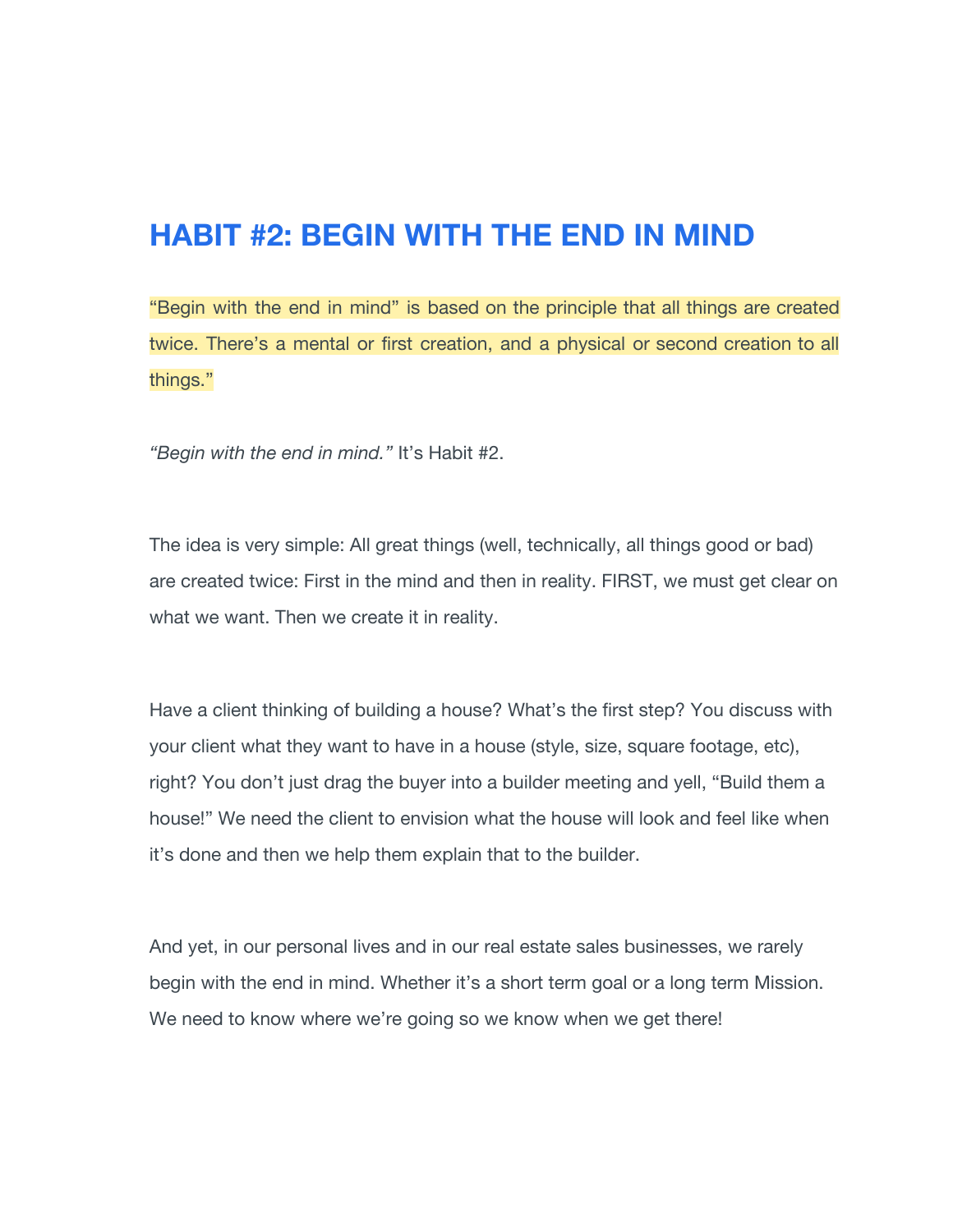It's stunning to me how little time we spend getting really clear on what we want—whether it's with a specific lead generation campaign for our business or WHY we really got into the business in the first place. Ironically, we're typically MUCH better at planning a family vacation than planning the construction of a lovable business that provides us with a life that feels like we're always on vacation.

It's rather simple: Get clear on your highest "end" goals (your Missions) and line up every thing you do today (and tomorrow and …) to be in alignment with these ideals. If you tell me you want to be recognized as a kind, generous, loving person who always had time for his/her family, then guess what? BE a kind, generous, loving person who always has time for his/her family NOW.

Let's begin with the end in mind and live with integrity to our ideals as we transform our lives towards personal greatness.

#### **Funerals**

Imagine going to the funeral of a loved one. You're getting out of your car, walking into the chapel or funeral parlor. You see the flowers and the other people entering. You feel the sadness of loss and the joy of having known. Feel into that.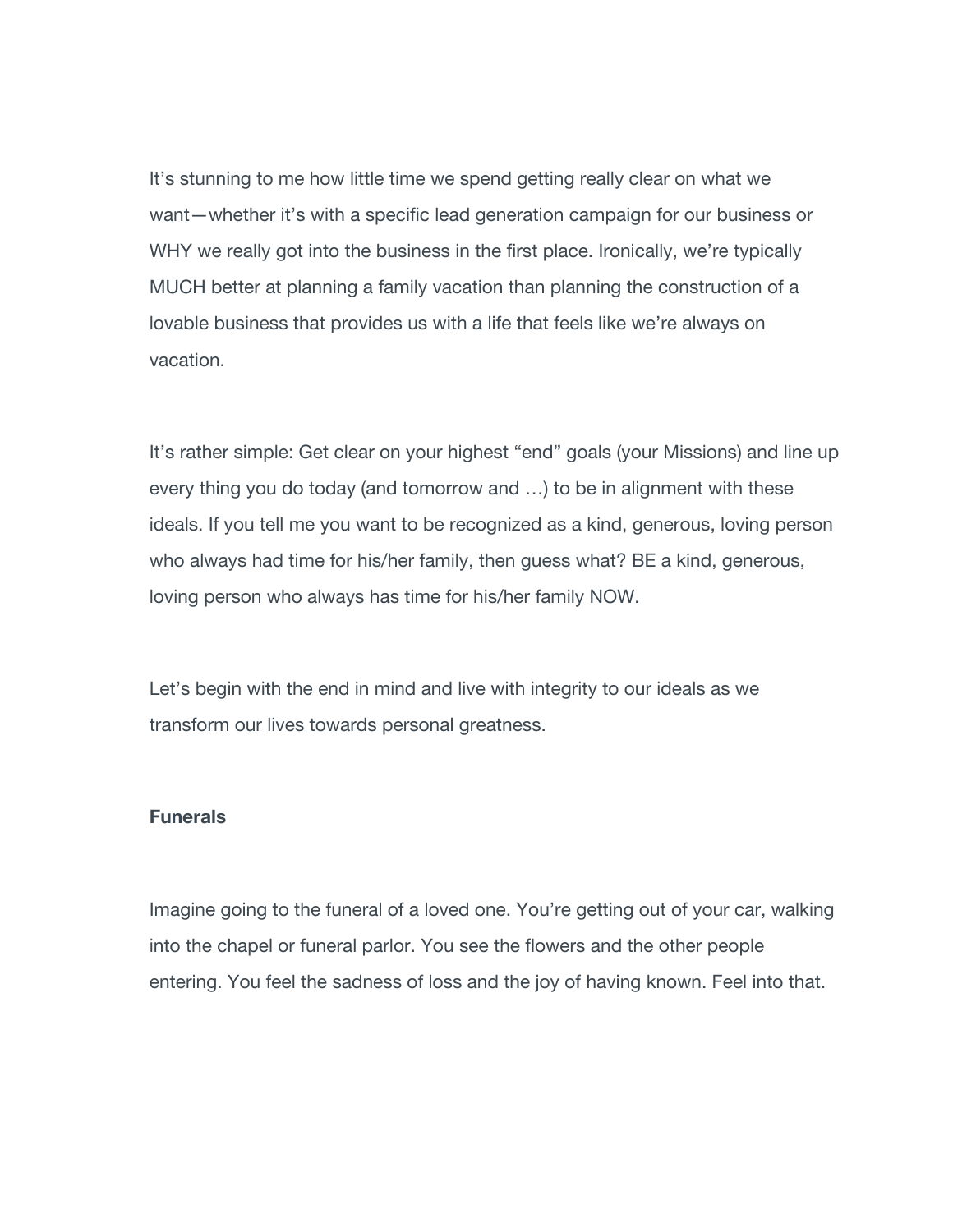You walk to the front and look into the casket and suddenly come face to face with yourself. You realize this is your funeral. Feel that. You sit down and look at the program in your hand—reading the description of your life and seeing the people who will be talking about you. What do they say? How does the program capture your life? What do your closest loved ones say about you? Your spouse or children? Your friends and colleagues?

…Now, fast-forward several years from today. Imagine that scene of your own funeral. You have that program in your hand. What does it say? You watch your loved ones get up and speak about you and their love for you. What do they say? Who were you in their eyes?

Take some time today/this week (right now?!?) to sit down and really reflect on this. It's a \*really\* powerful way to gain clarity on your highest values.

Remember, we're doing EVERYTHING possible to avoid the deathbed dilemma: "in walks the person you could've been… the person you should've been!"

**Carpe Diem:** seize this day and every day (from now on)!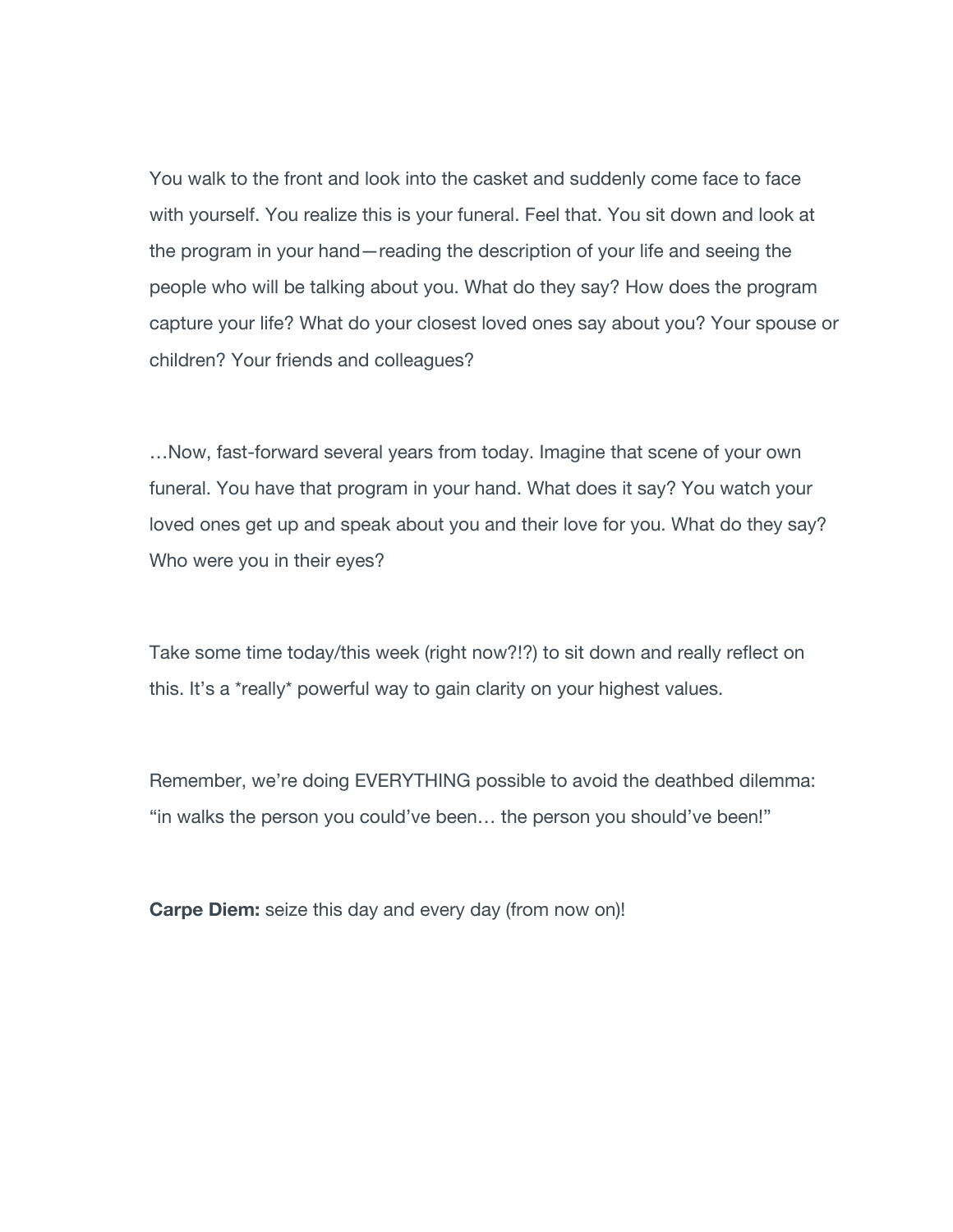# **HABIT #3: PUT FIRST THINGS FIRST**

### "Put First Things First."

The Big Idea? In Goethe's words, *"Things which matter most must never be at the mercy of things that matter least."*

So, how do you spend your days? Do you waste your time and energy doing stuff that simply isn't that important? (Uh, yes… I know I do from time to time.)

Recommendation: Do "first things first." Identify the truly important things in your life, business, and in your day - and in the moment. Do them.

And start focusing on:

Quadrant II

"Effective people stay out of Quadrants III and IV because, urgent or not, they aren't important. They also shrink Quadrant I down to size by spending more time in Quadrant II… Quadrant II is the heart of effective personal management."

Covey has a 4-quadrant model for time management.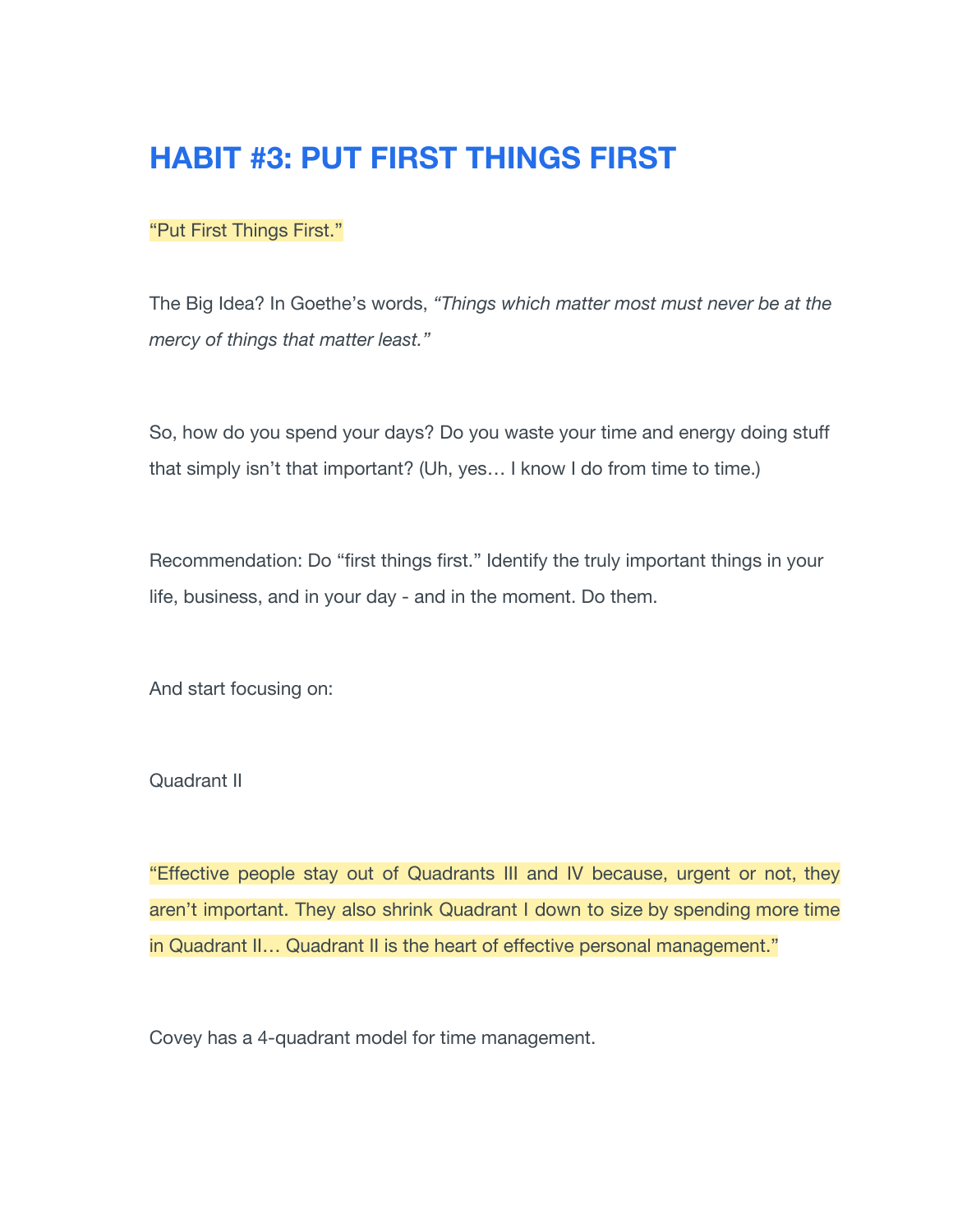|               | Urgent                                                                                       | <b>Not Urgent</b>                                                                         |
|---------------|----------------------------------------------------------------------------------------------|-------------------------------------------------------------------------------------------|
| mportant      | Quadrant I<br>Time spent in: fire drills,<br>crises, deadlines<br>Results: stress, burnout   | Quadrant II<br>Time spent in: growth,<br>exercise, relationships<br>Results: happiness :) |
| Not Important | Quadrant III<br>Time spent in: pressing<br>stuff, interruptions<br>Results: short-term focus | Quadrant IV:<br>Time spent in: time wasters<br>Results: you're fired!                     |

Notice the two factors that define an activity in this model: Is it urgent? And, Is it important?

Pretty straight-forward. Urgent means it's demanding our attention (NOW!) Important means it's worth doing. Take a very close look at Quadrant II: the Important but Not Urgent stuff. We want to play there.

Unfortunately, most of us don't spend anywhere near enough time there—we're dancing in and out of the other three quadrants: distracting ourselves (IV), allowing interruptions to pester us throughout the day (III), or putting out one fire-drill-crisis after another (I).

We're in a business that can swallow us whole if we allow. Stay with the big picture, begin with the end in mind, and put first things first.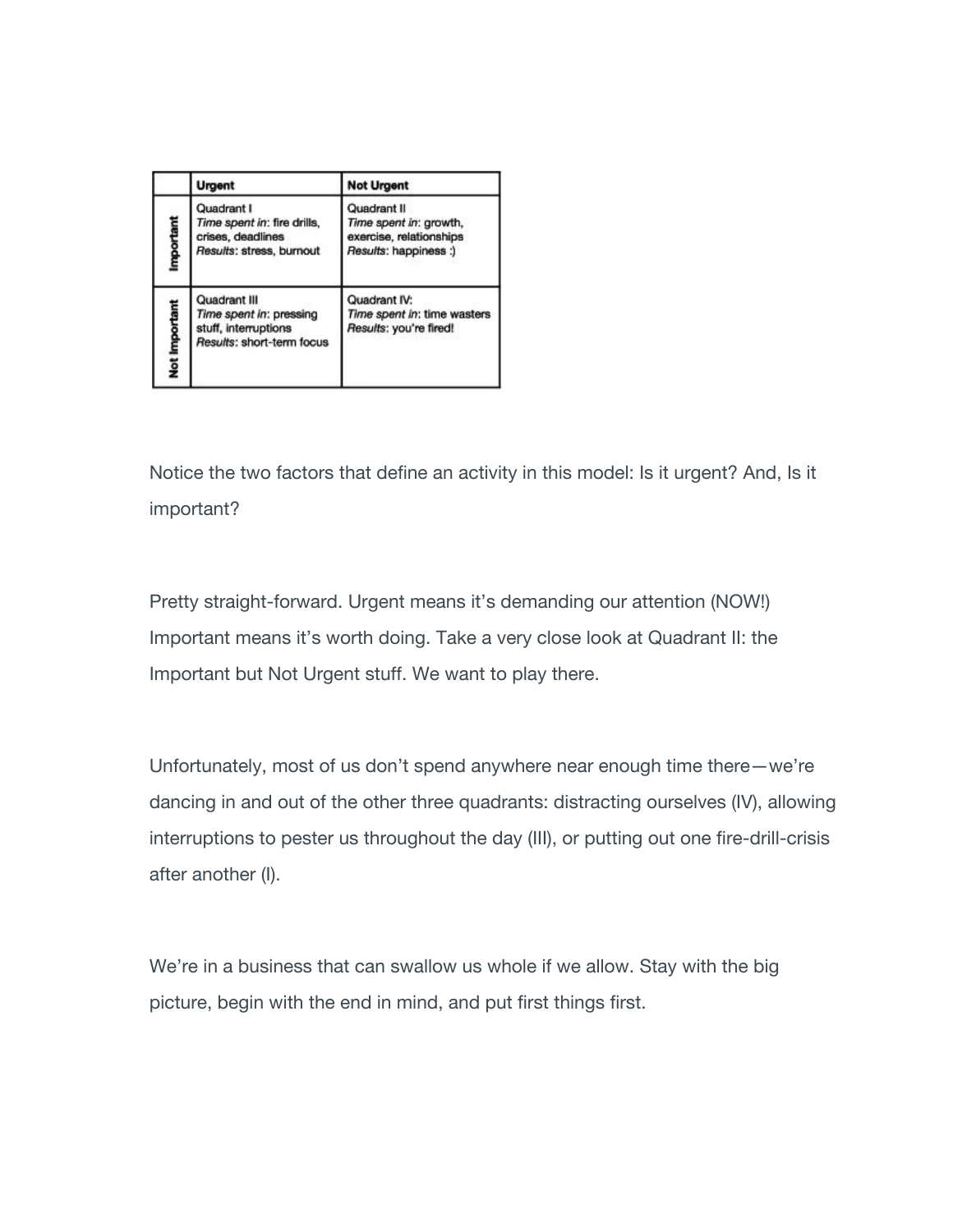**"No."**

"You have to decide what your highest priorities are and have the courage—pleasantly, smilingly, unapologetically, to say "no" to other things. And the way you do that is by having a bigger "yes" burning inside. The enemy of the "best" is often the "good.""

"No." Please pronounce that for me. (We're going to do a little practicing.)

Say it out loud. "No."

Pleasantly. Smilingly. Non-apologetically. "No." Practice again. "No." Different tone. Bigger smile. More confidence. "No."

"Will you cut your commission?" - HELL NO!!!

Good. Now, please use that "No" the next time you're asked to do something that compromises your path to personal greatness. (Please say, "Yes!!" to that request.)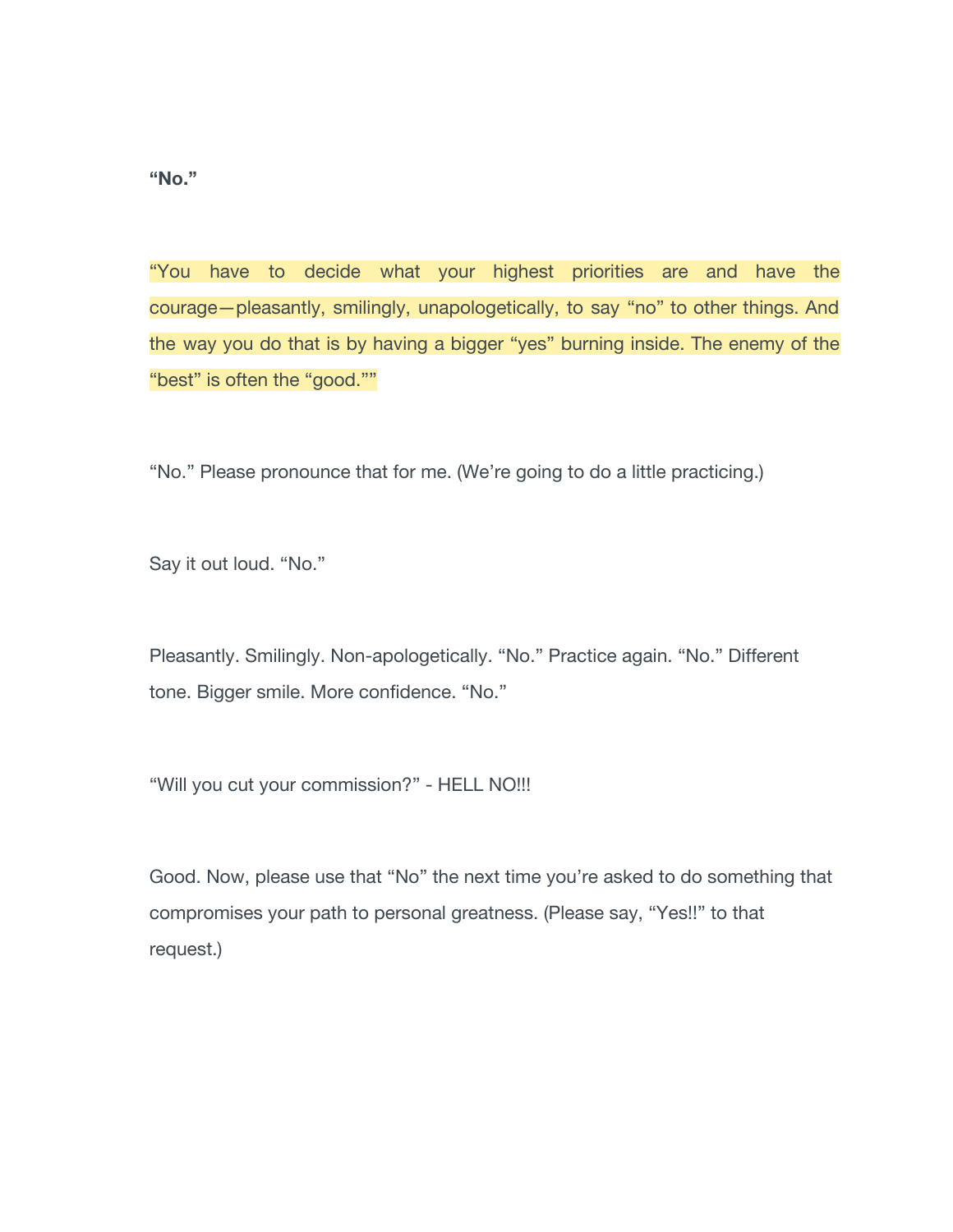#### **Planting Priorities**

Question from Dr. Covey: "If you were to fault yourself in one of three areas, which would it be: (1) the inability to prioritize; (2) the inability or desire to organize around those priorities; or (3) the lack of discipline to execute around them? … Most people say their main fault is a lack of discipline. On deeper thought, I believe that is not the case. The basic problem is that their priorities have not become deeply planted in their hearts and minds. They haven't really internalized Habit 2 [Begin with the end in mind]."

I'll disagree here with the author. When it comes to real estate agents and nearly all people in general… the lack of discipline to *execute* is 100% the reason for either failure or close to just as bad… mediocrity.

You'll hear me say this 1000 times: The difference between mediocre and meteoric is **IMPLEMENTATION** (execution in doing one thing until done).

Do you *really* know who you are and what you're here to do? Begin with the end in mind. Get your priorities CRYSTAL clear. The rest will follow.

**P.S.** Read email #8 inside the Inner Circle private member site, listen to the accompanying podcast episode, and read the B-Notes for How to Think Like Leonardo da Vinci (and try out the 100 questions exercise).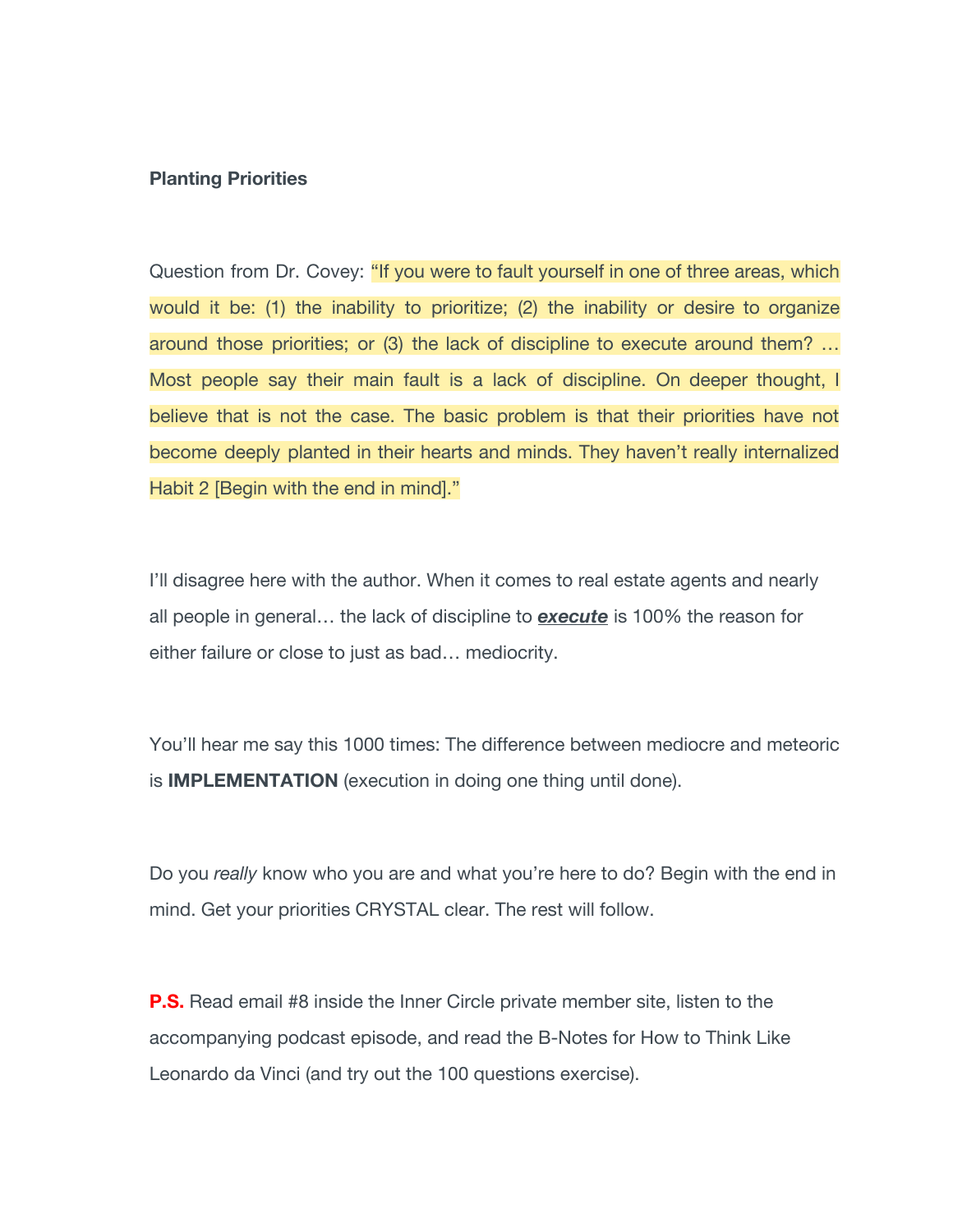#### **Efficiency & Effectiveness**

"While you can think in terms of efficiency in dealing with time, a principle-centered person thinks in terms of effectiveness in dealing with people."

How do you treat people? Are you looking to be "efficient" with them? Um. Time for a new intention.

As per Covey, leave efficiencies for dealing with time. Interacting with people? Think about how you can be effective. There are times, as he advises, "when principle-centered Quadrant II living requires the subordination of schedules to people."

The #1 skillset to develop as a real estate agent (bar none) is the ability to build genuine rapport with people.

### **Roles & Goals**

Covey provides a useful tool to help us imagine and create our ideals. He likes to say that we all have "Roles" that we play and that, to be effective, we need to create "Goals" for all those roles.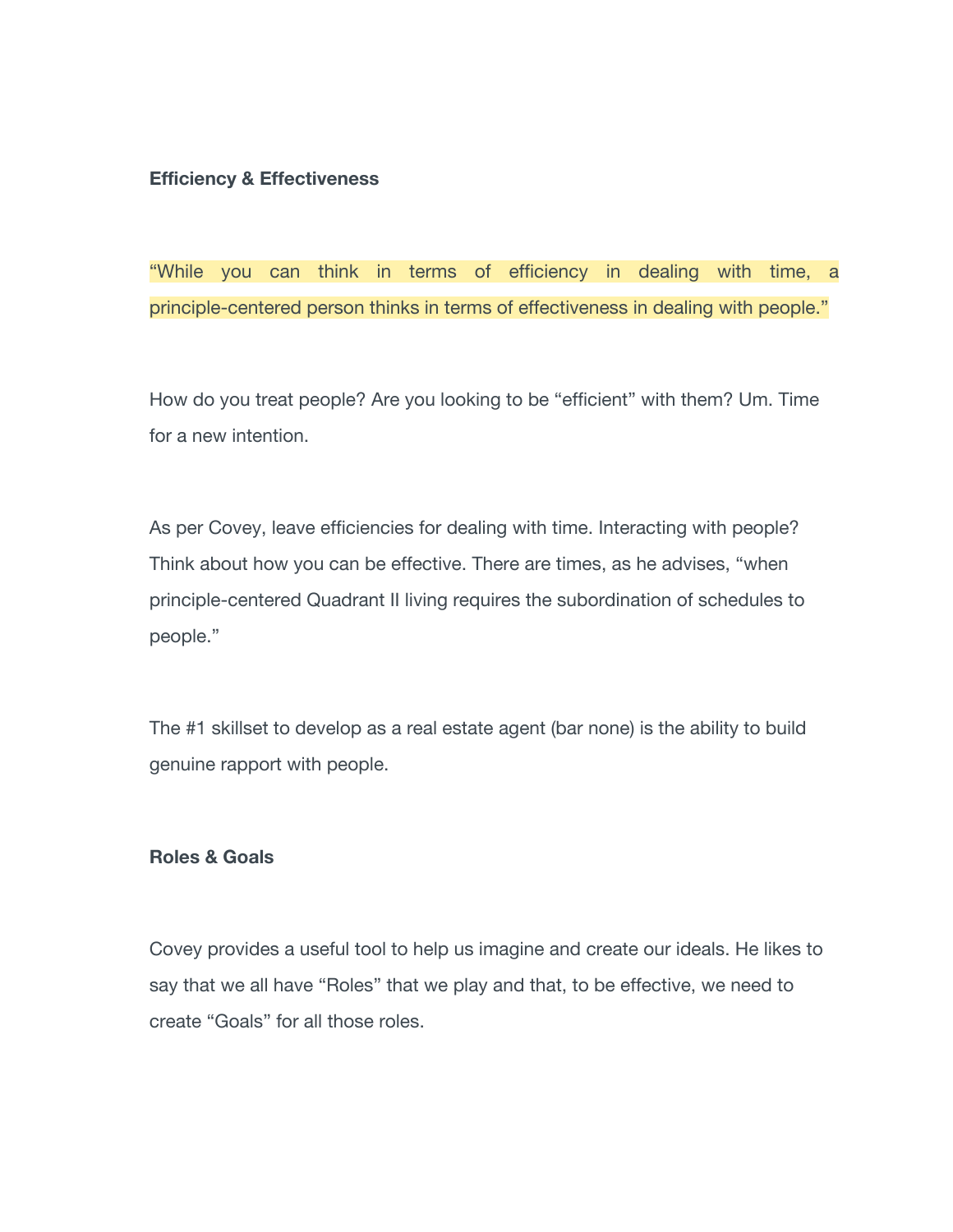Roles and Goals. Hey that rhymes!

So, what Roles do you have? Perhaps Husband or Wife? Mother or Father? Friend? Agent, broker, team leader?

Identify these Roles. Then create your Goals for each.

*"Dost thou love life? Then do not squander time; for that's the stuff life is made of." ~Benjamin Franklin*

*"Effective people are not problem-minded; they're opportunity-minded." ~Stephen R. Covey*

"You're either getting results or making excuses!" - Bart Vickrey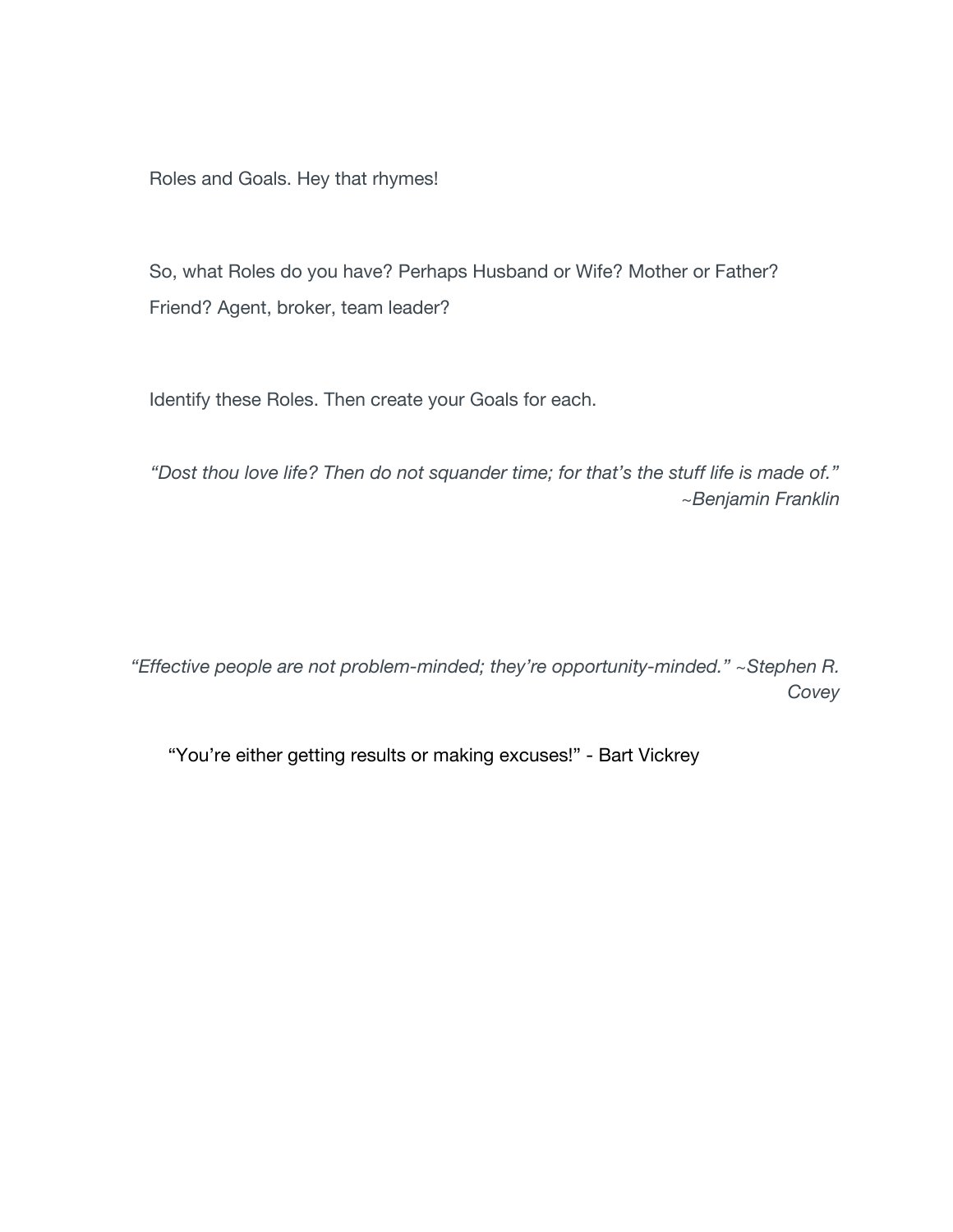# **HABIT #4: THINK WIN/WIN**

Win/Win. Good for the goose and the gander.

We've all heard of it. The idea is simple (as all good ideas are): entering a relationship with someone? Think win/win. Think how you AND your prospective partner can BOTH win.

Very simple. But do you LIVE it?

Same is true for real estate. You don't have to ruin a relationship with another agent because of the ego based bully inside of you trying to "right" or "win" the negotiation. Do the best possible job for your client and respect the other side.

Do you approach relationships (business or personal) with a true desire to see the other person "win"? Or, are you focused on win/lose relationships where you're more concerned about "winning"/being right/getting the better end of the deal. (OR, are you in LOSE/win situations where you're showing up weakly and losing while the other wins?!)

Let's think about how we can truly create win/win energy in our lives.

What's one relationship you need to spend more time thinking win/win about? And, what are you going to do about it? Today?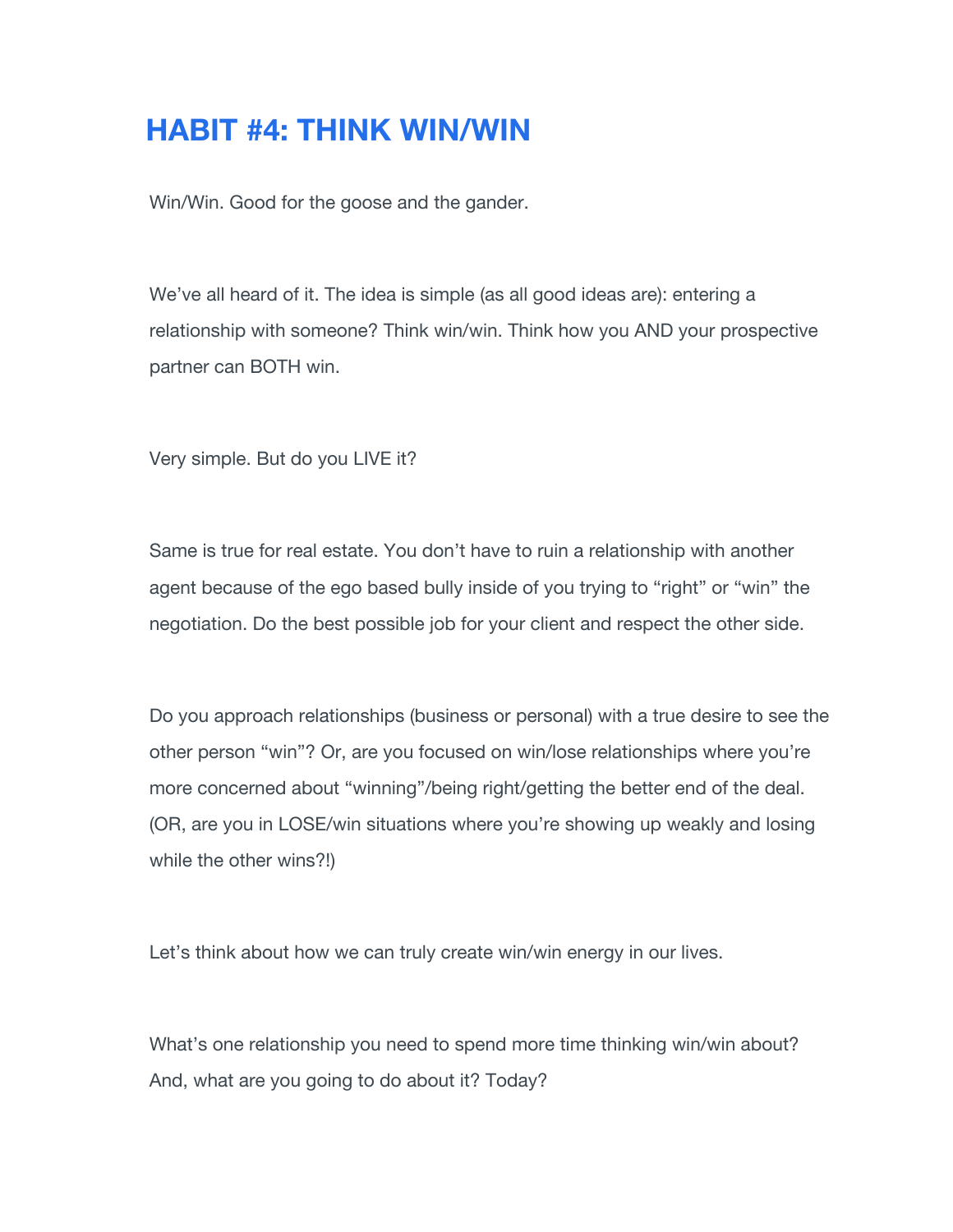*"We have committed the golden rule to memory; let us now commit it to life." ~ Edwin Markham*

# **HABIT #5: SEEK FIRST TO UNDERSTAND**

"Seek first to understand, then to be understood."

It's amazing how easy it is to spend all our time trying to make sure WE are understood*—*forgetting to slow down and see the other person's perspective, eh?

What can you do today to try to see the other person's perspective before working so hard to make sure they get yours?!?

*"When getting ready to reason with a man, I spend one-third of my time thinking about myself and what I am going to say and two-thirds thinking about him and what he is going to say." ~ Abraham Lincoln*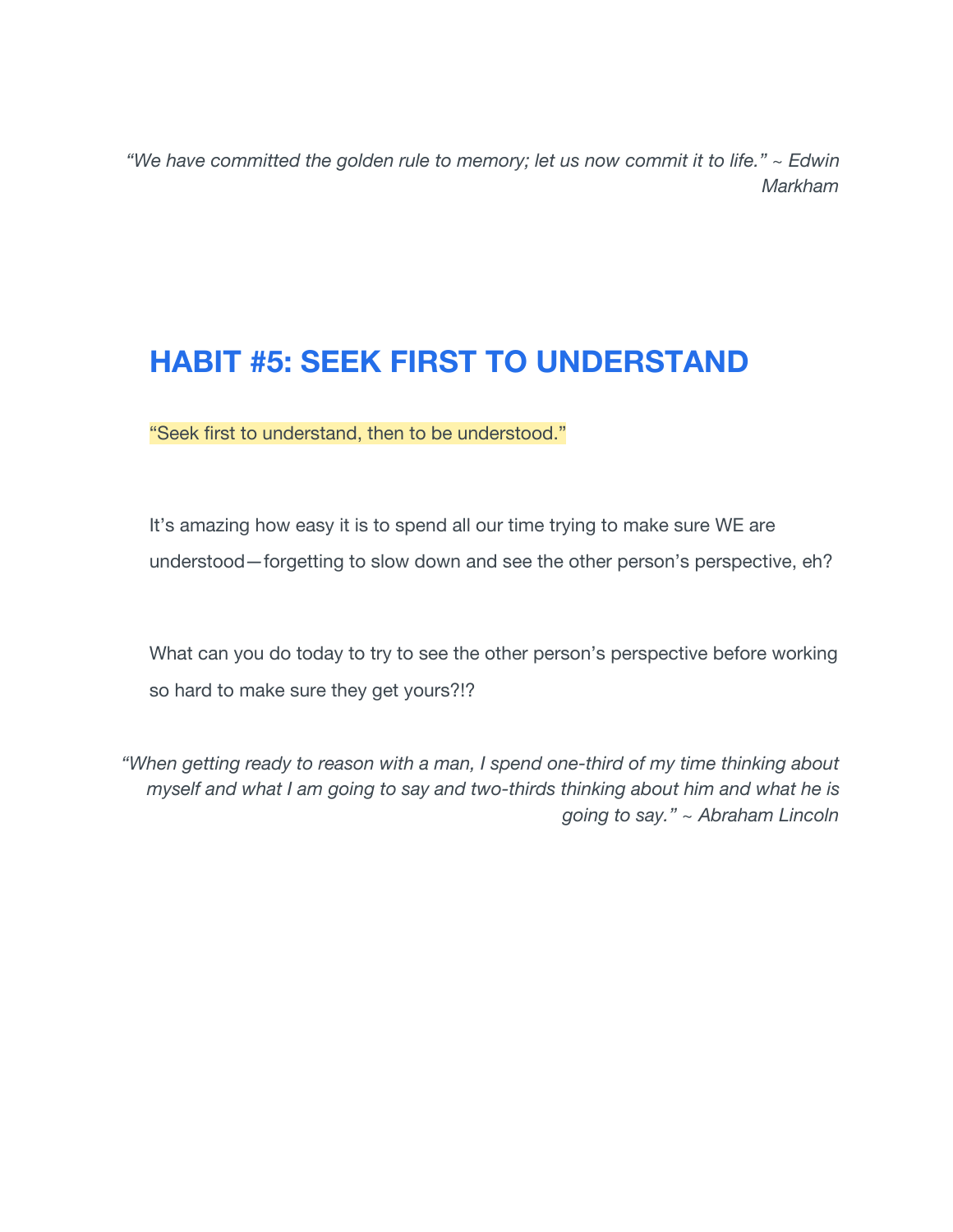# **HABIT #6: SYNERGY**

"Synergy is everywhere in nature. If you plant two plants close together, the roots commingle and improve the quality of the soil so that both plants will grow better than if they were separated. If you put two pieces of wood together, they will hold much more than the total weight held by each separately. The whole is greater than the sum of its parts. One plus one equals three or more."

Synergy.  $1 + 1 = 3 +$ .

What a beautiful concept. The word finds its roots in the Greek *sunergos* "working together."

And, as Covey points out, when we work together, one plus one equals more than two. That's amazing. I know I feel it in my personal and business relationships. And have such a deep sense of gratitude for the power of our "working together."

What synergistic relationship can you be more grateful for today?

## **HABIT #7: SHARPEN THE SAW**

Covey tells a brilliant story of a man in the forest sawing down a tree with a blunt saw. He saws and saws (and saws and saws). Working feverishly but not getting far. A passerby suggests he take a break and sharpen his saw and gets the reply, *"But I don't have time for that."*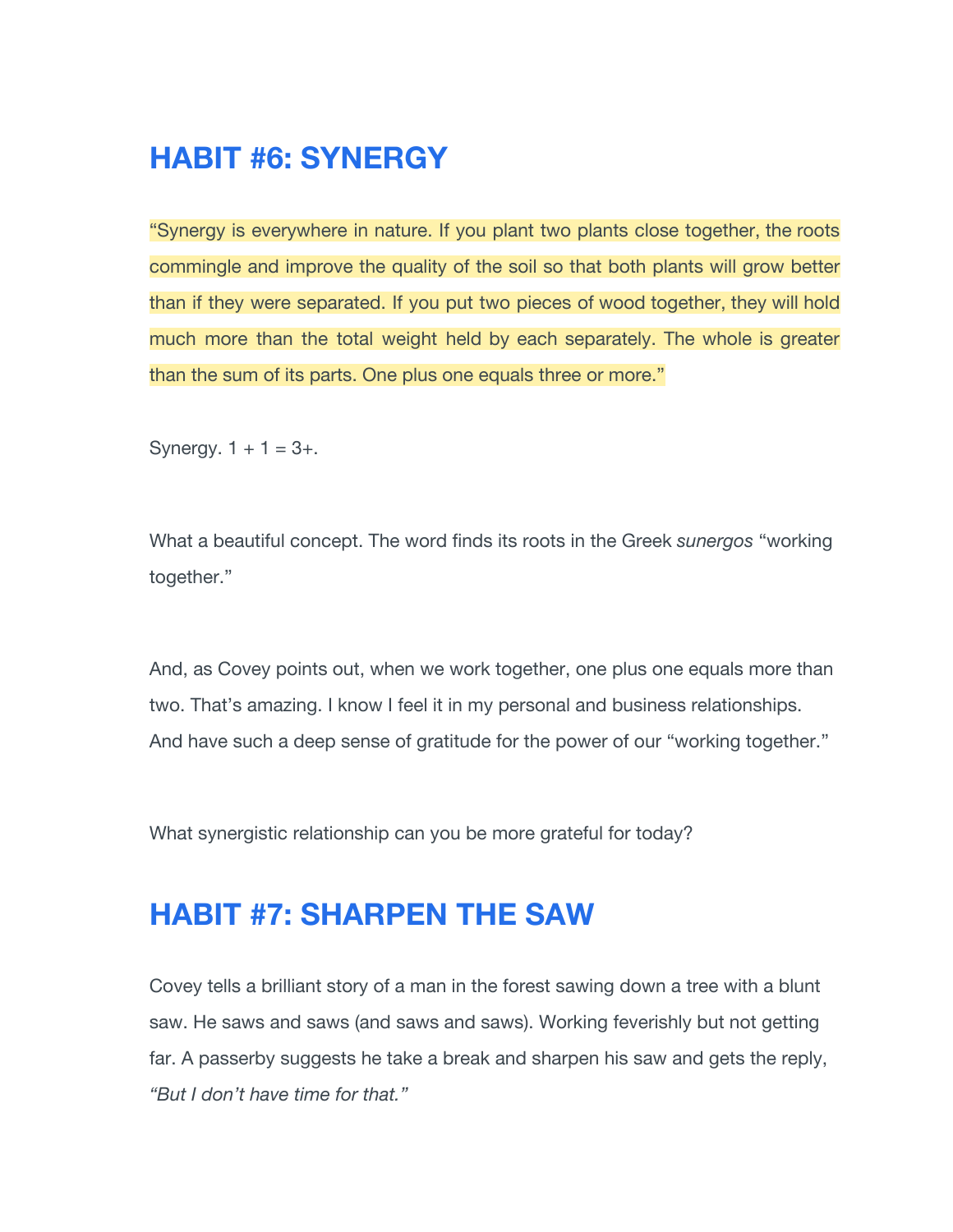Hmmmmm… I've seen this throughout my career as a real estate agent, team leader, and broker. Agents seem to have the toughest time seeing the forest through the trees. And then banging their head against the wall attempting to chop down said trees with a dull axe!

That sound like you? Definitely sounds like me on occasion!

Covey's 7th Habit is very straightforward: Take the time to renew. Sharpen your saw.

Sharpen, sharpen, sharpen!

## **MISSIONS**

That was a (*very*) quick look at *The 7 Habits*. If you haven't read it yet and you're feelin' it, read the pdf copy of the entire book inside the Library of the private Inner Circle membership site.. We've only touched on a tiny amount of the wisdom Covey's packed in there. If you have read it, consider going back through it or diving into more of Covey's work. (The *8th Habit* is fantastic as well.)

Let's wrap up with the important question: What are YOU here to do? What's your specific vocation or **Mission** in life? We all have one. What's yours?